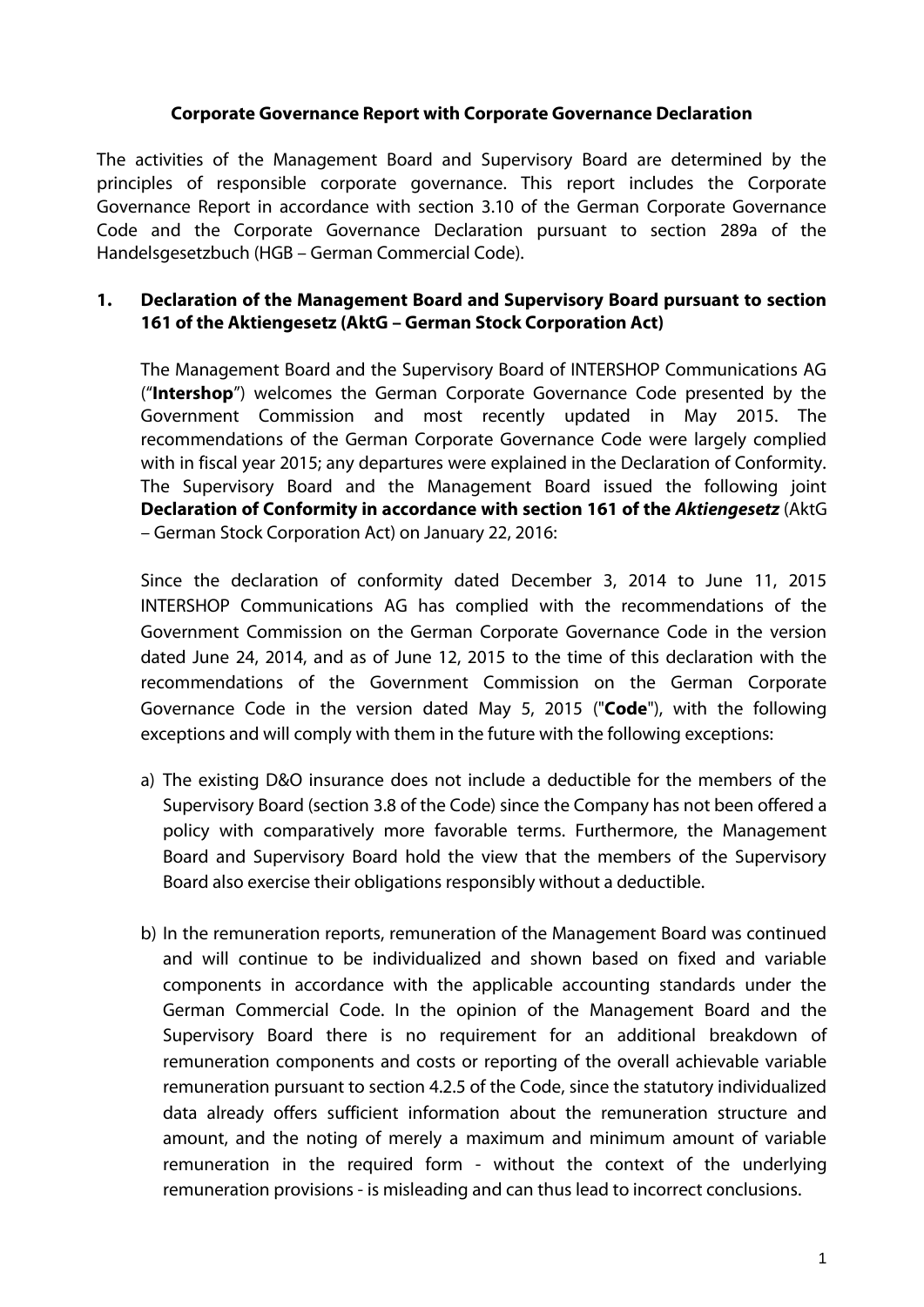- c) With regard to the composition of the Management Board, the Supervisory Board should pay heed to diversity and, until the Code is changed, specifically strive for an appropriate consideration of women in accordance with section 5.1.2, sentence 1 of the previous version of the Code. The Supervisory Board is of the opinion that this criterion is unsuitable as the sole deciding reason for the appointment of members to the Management Board. In the composition of the Management Board, the professional and personal qualifications of the applicants should have priority in governing the selection of a suitable candidate because this is the only way that the interests of the Company can best be safeguarded.
- d) In accordance with section 5.4.1 (2) of the previous version of the Code, the Supervisory Board has not specified concrete objectives regarding its composition that take diversity into account and provide for an appropriate participation of women. After changing the Code, the Supervisory Board did not specify a limit for membership on the Supervisory Board according to section 5.4.1 of the new version of the Code. The Supervisory Board does not consider limiting the period of membership to be appropriate as there is no compelling general connection between the length of time on the board and whether any conflicts of interest may arise or the independence of the Supervisory Board member. In individual cases the Supervisory Board takes the members' duration of membership into account when proposing elections.
- e) The Supervisory Board has not determined the number of independent Supervisory Board members in the meaning of section 5.4.2 of the Code. The Supervisory Board is also of the opinion that due to its small number of members, a concrete determination of goals restricts the selection of suitable members for the Supervisory Board. Instead, the Supervisory Board wishes to make its decisions with regard to recommendations about its composition independently based on the respective situation. However, at present the three Supervisory Board members are independent.

This declaration of conformity and all previous declarations have been made permanently available on the Company's website at [http://www.intershop.com/investors-corporate-governance.](http://www.intershop.com/investors-corporate-governance)

#### **2. Corporate Governance Practices**

The Company has not implemented any **business practices** exceeding the recommendations of the German Corporate Governance Code, e.g. a company Code of Conduct. The Company takes into consideration the suggestions of the Corporate Governance Code to the greatest possible extent.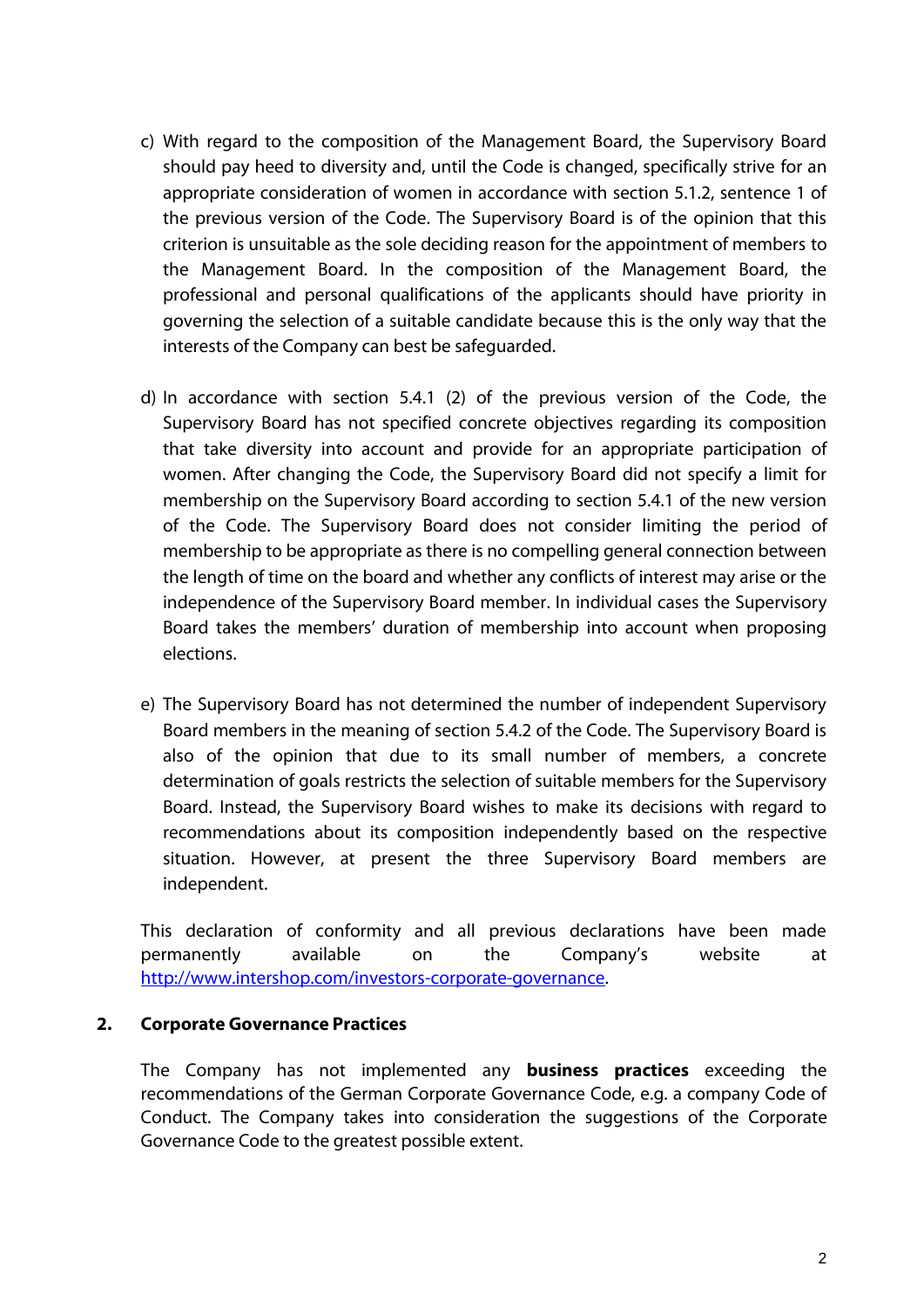# **3. Information on the Management Board's and Supervisory Board's principles of work, as well as their composition**

In accordance with the fundamental principle of German company law, Intershop is subject to the dual management system, which requires the separation of the management body (Management Board) and the supervisory body (Supervisory Board). Both bodies cooperate in the management and supervision of the Company.

The **Management Board** is responsible for managing the Company with the goal of creating sustainable value. The Management Board jointly develops the Company's strategy and ensures that it is implemented in consultation with the Supervisory Board. The Management Board must manage the Company's business in accordance with the law, the Articles of Association, and the by-laws. The principle of joint responsibility applies; this means that the members of the Management Board are jointly responsible for the management of the entire Company. The principles of the Management Board's work are summarized in the By-laws of the Management Board. In particular, these bylaws govern the adoption of resolutions and the allocation of responsibilities. The Bylaws of the Management Board also include a list of transactions for which the Management Board requires the Supervisory Board's approval.

The Management Board currently comprises two members. There is a Chief Executive Officer for the Management Board. The number of members of the Management Board is determined by the Supervisory Board, which can also appoint a Chairman or a Spokesperson and Deputy Chairman of the Management Board.

The Management Board provides the Supervisory Board with regular, timely, and comprehensive information about all aspects of business development that are material for the Company, significant transactions, and the current earnings situation, including the risk situation and risk management. Where business developments deviate from earlier forecasts and targets, these deviations are discussed and the reasons given in detail. The Management Board also reports regularly on compliance, i.e., the measures taken to meet legal requirements and internal guidelines, which is also the responsibility of the Management Board.

The **Supervisory Board** advises the Management Board on the management of the Company and monitors the Management Board's activities. It appoints and dismisses the members of the Management Board, resolves the compensation system for the Management Board members, and sets their total compensation. It is involved in all decisions that are of fundamental importance for the Company.

The Articles of Association stipulate that the Supervisory Board must comprise three members. Its regular term of office is five years and ends at the Annual Stockholders' Meeting that resolves the approval of the Supervisory Board's activities for the fourth fiscal year after the beginning of its term of office. The Supervisory Board regularly monitors and advises the Management Board in its management of the Company. It must perform its duties in accordance with the provisions of the law, the German Corporate Governance Code, the Articles of Association, and its By-laws. The Supervisory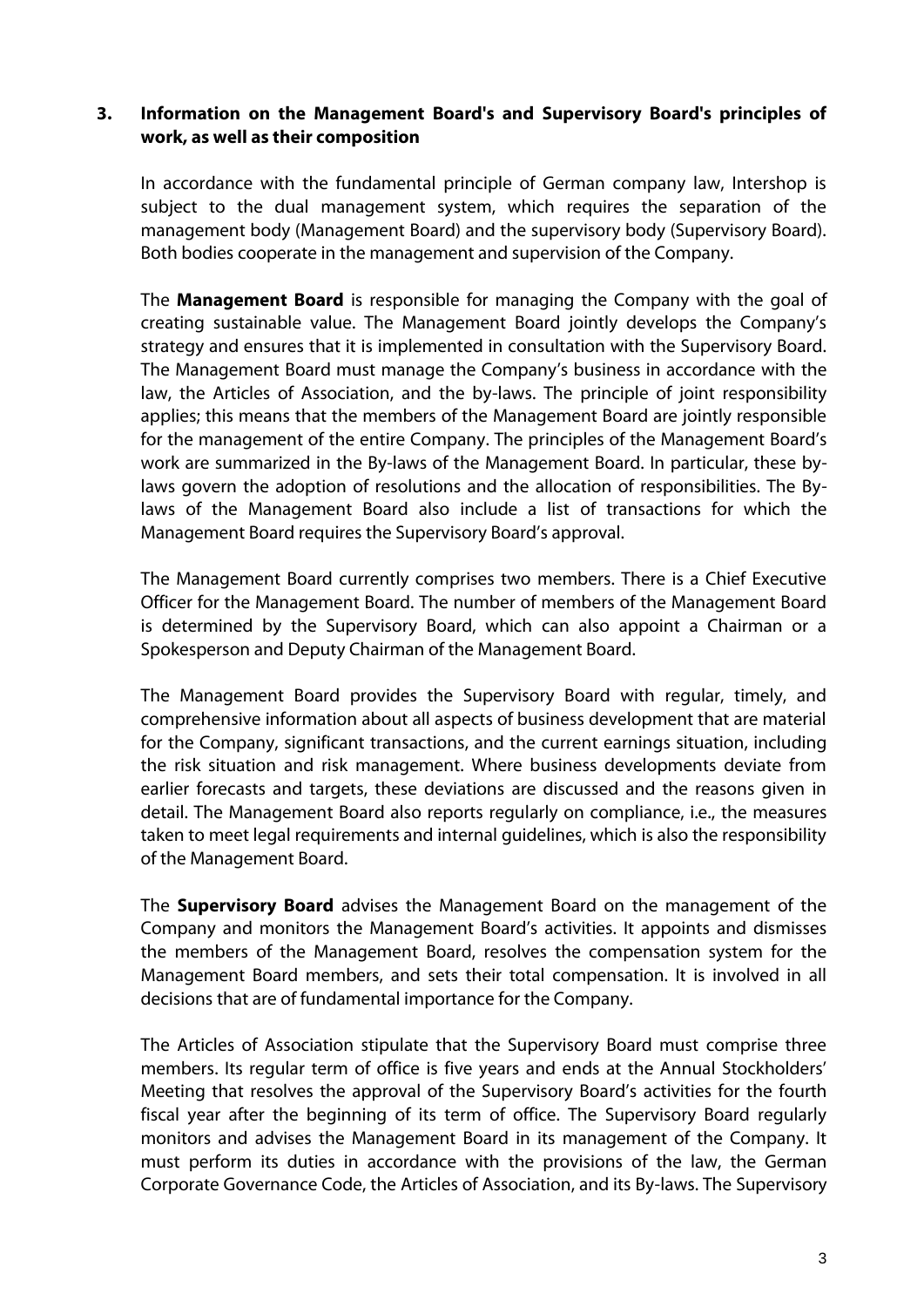Board must be consulted on all decisions of fundamental importance for the Company. The By-laws of the Management Board therefore stipulate certain transactions – such as major investment projects, acquisitions, and employment contracts above a certain amount – that require the Supervisory Board's approval. The Chairman of the Supervisory Board represents the Supervisory Board externally and in dealings with the Management Board. He chairs the Supervisory Board meetings. No committees were established because the Supervisory Board only comprises three members. In addition to its reports at the Supervisory Board meetings, the Management Board regularly informs the Supervisory Board about current key developments at the Company and the related measures required, as well as about the forecast for future quarters.

D&O insurance has been taken out for all members of the Management Board and the Supervisory Board; a deductible of 10% was agreed upon for Management Board members in accordance with section 93(2) sentence 3 of the AktG.

## **4. Information on setting the women's quota**

The target figures for women on the Management Board and the Supervisory Board were set according to the existing percentage of 0% by the Supervisory Board in accordance with Article 111 Section 5 of the AktG through June 30, 2017. However, the Supervisory Board shall endeavor to give priority to women with the same qualifications in order to increase the percentage of women on both the Supervisory Board and the Management Board. Given that the target percentage was 0%, this was met in the reporting year.

The targets for the proportion of women in the two management levels below the Management Board were defined by the Management Board pursuant to sec. 76 (4) AktG until June 30, 2017 in accordance with the existing proportion of 29.63%; this figure was reached during the reporting year. Intershop only has one management level below the Management Board, which is why only one target was defined for this management level.

## **5. Further information – Corporate Governance Report**

Since the Management Board and Supervisory Board have stated in their Declaration of Conformity that they will not follow the Code's recommendations on appointing members in terms of the limit to be set for the length of membership nor on appointing independent members, information on implementing this objective in terms of section 5.4.1 of the Code is also unnecessary in this report. However, it should be pointed out that the three Supervisory Board members have been independent since the Annual Stockholder's Meeting in 2013.

The total number of Intershop shares owned by all members of the Management Board and the Supervisory Board is less than 1% of the shares issued by Intershop. Details on the security holdings of the Company's executive bodies will be shown in the notes to the consolidated financial statements.